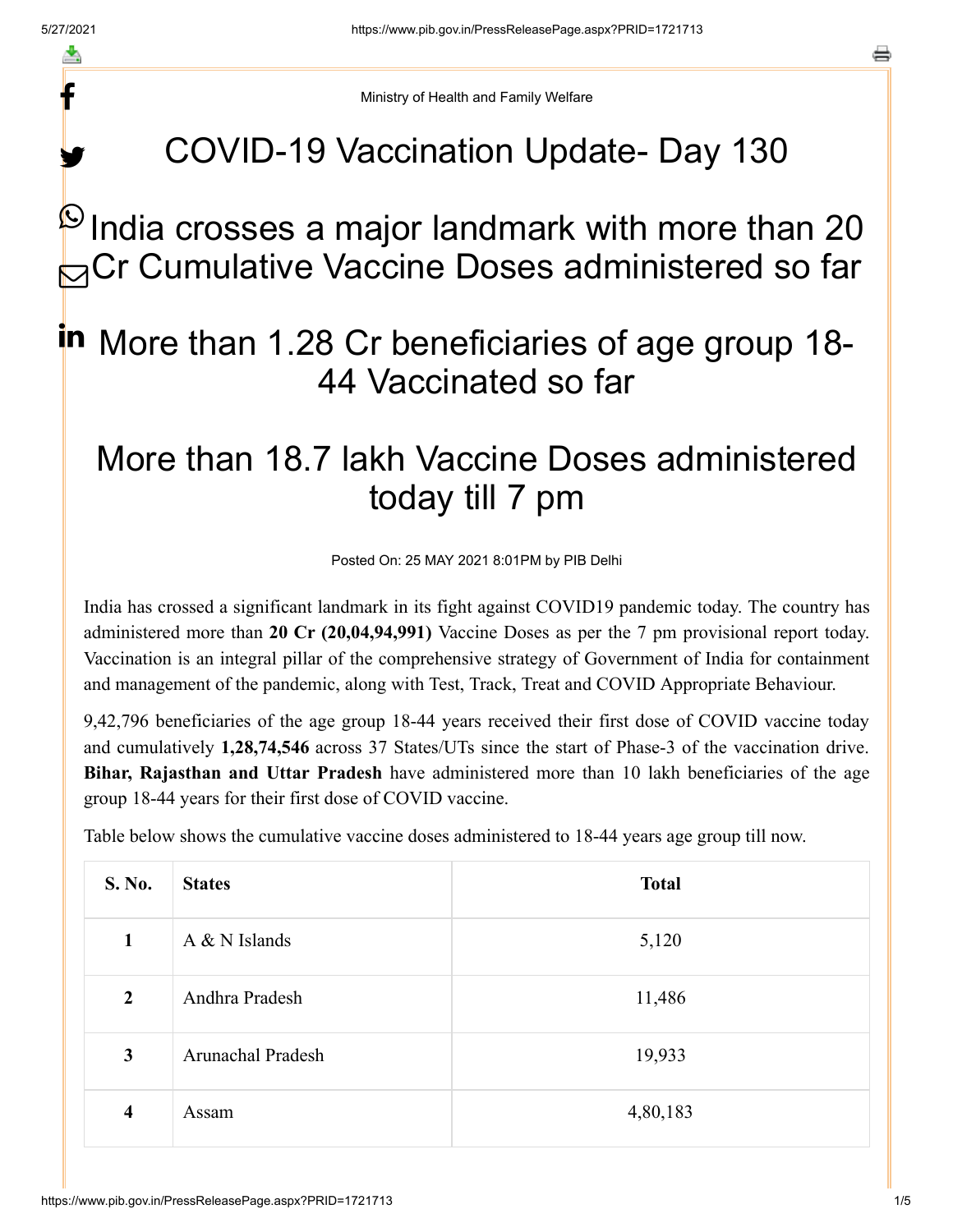| $\mathbf{f}$          | 5<br>Bihar                      | 14,83,081 |
|-----------------------|---------------------------------|-----------|
|                       | Chandigarh<br>6                 | 23,519    |
|                       | Chhattisgarh<br>$\overline{7}$  | 7,16,656  |
| $\bigcirc$            | Dadra & Nagar Haveli<br>$\bf 8$ | 23,155    |
| $\boldsymbol{\nabla}$ | $\boldsymbol{9}$<br>Daman & Diu | 26,151    |
| in                    | 10<br>Delhi                     | 9,49,192  |
|                       | 11<br>Goa                       | 32,116    |
|                       | 12<br>Gujarat                   | 9,10,871  |
|                       | 13<br>Haryana                   | 8,34,760  |
|                       | Himachal Pradesh<br>14          | 60,254    |
|                       | Jammu & Kashmir<br>15           | 55,775    |
|                       | Jharkhand<br>16                 | 4,35,634  |
|                       | 17<br>Karnataka                 | 3,47,295  |
|                       | 18<br>Kerala                    | 79,282    |
|                       | 19<br>Ladakh                    | 7,031     |
|                       | 20<br>Lakshadweep               | 1,779     |
|                       | 21<br>Madhya Pradesh            | 9,55,833  |
|                       | 22<br>Maharashtra               | 7,47,342  |
|                       | 23<br>Manipur                   | 12,523    |
|                       | Meghalaya<br>24                 | 29,066    |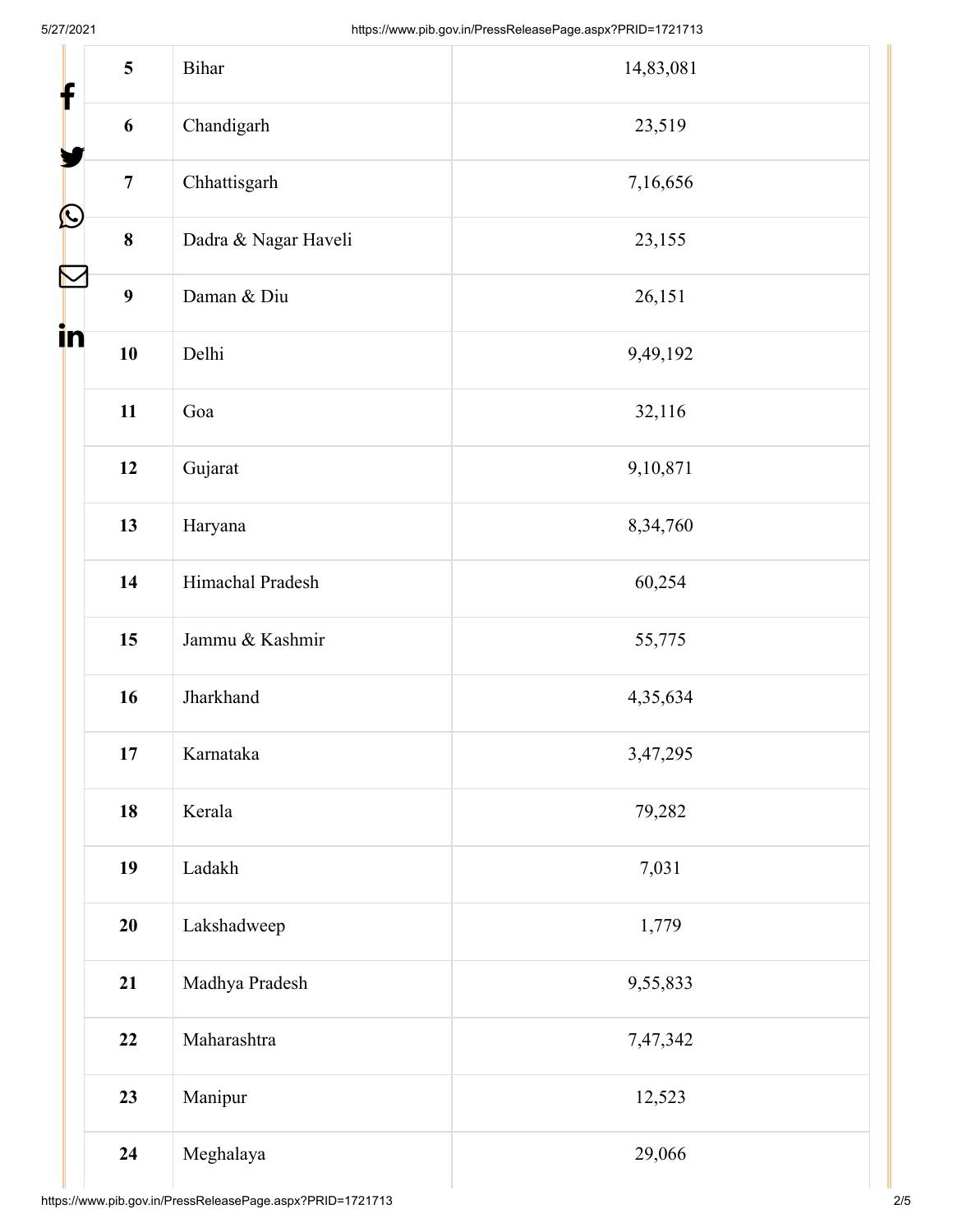| f          | 25           | Mizoram              | 11,792      |
|------------|--------------|----------------------|-------------|
|            | 26           | Nagaland             | 18,260      |
|            | 27           | Odisha               | 4,36,285    |
| $\bigcirc$ | 28           | Puducherry           | 8,766       |
|            | 29           | Punjab               | 4,20,412    |
| in         | 30           | Rajasthan            | 14,57,619   |
|            | 31           | Sikkim               | 8,748       |
|            | 32           | Tamil Nadu           | 2,04,362    |
|            | 33           | Telangana            | 803         |
|            | 34           | Tripura              | 54,074      |
|            | 35           | <b>Uttar Pradesh</b> | 13,60,960   |
|            | 36           | Uttarakhand          | 2,43,950    |
|            | 37           | West Bengal          | 4,00,478    |
|            | <b>Total</b> |                      | 1,28,74,546 |

The total of 20,04,94,991 include 97,94,835 Healthcare Workers (HCWs) who have taken the 1<sup>st</sup> dose and  $67,28,443$  HCWs who have taken the  $2<sup>nd</sup>$  dose,  $1,51,62,077$  Frontline Workers (FLWs) ( $1<sup>st</sup>$  dose), **83,77,270** FLWs (2<sup>nd</sup> dose), and 1,28,74,546 for 18-44 years of age group (1<sup>st</sup> dose). 6,20,47,952 for over 45 years old to 60 years old (1<sup>st</sup> Dose), **1,00,24,157** for over 45 years old to 60 years old (2<sup>nd</sup> dose), **5,71,19,900** for above 60 years (1<sup>st</sup> Dose) and **1,83,65,811** for above 60 years (2<sup>nd</sup> Dose).

| <b>HCWs</b> | $1st$ Dose | 97,94,835 |
|-------------|------------|-----------|
|             | $2nd$ Dose | 67,28,443 |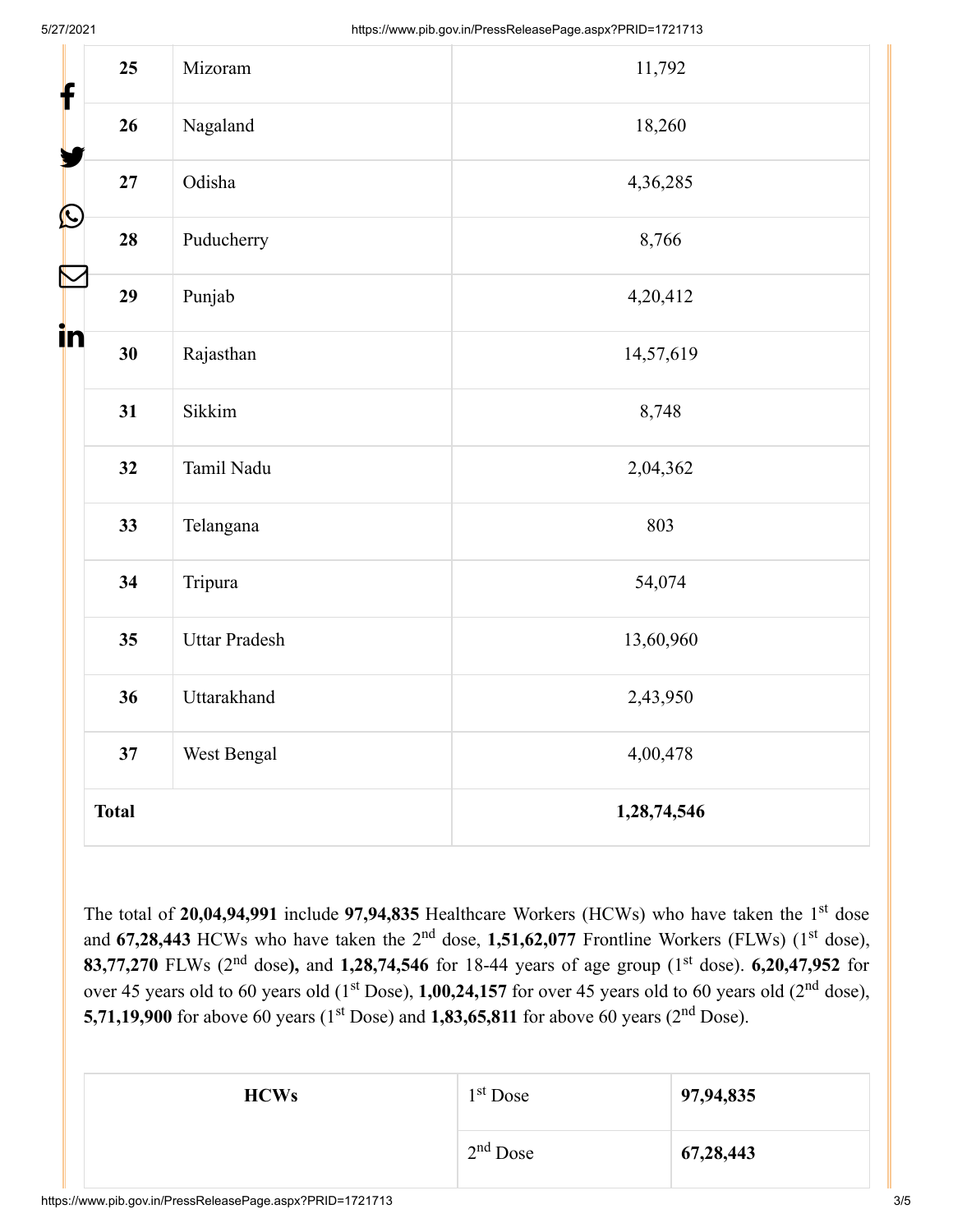| <b>FLWs</b><br>f                    | $1st$ Dose | 1,51,62,077  |
|-------------------------------------|------------|--------------|
| Y                                   | $2nd$ Dose | 83,77,270    |
| Age Group 18-44 years<br>$\bigcirc$ | $1st$ Dose | 1,28,74,546  |
| Age Group 45 to 60 years            | $1st$ Dose | 6,20,47,952  |
|                                     | $2nd$ Dose | 1,00,24,157  |
| in<br>Over 60 years                 | $1st$ Dose | 5,71,19,900  |
|                                     | $2nd$ Dose | 1,83,65,811  |
| <b>Total</b>                        |            | 20,04,94,991 |

As on Day-130 of the vaccination drive (25<sup>th</sup> May, 2021), total 18,77,419 vaccine doses were given. 16,90,691 beneficiaries were vaccinated for 1<sup>st</sup> dose and 1,86,728 beneficiaries received 2<sup>nd</sup> dose of vaccine as per the provisional report till 7 P.M. Final reports would be completed for the day by late tonight.

### Date: 25<sup>th</sup> May, 2021 (130<sup>th</sup> Day)

| <b>HCWs</b>    | $1st$ Dose | 14,259   |
|----------------|------------|----------|
|                | $2nd$ Dose | 9,050    |
| <b>FLWs</b>    | $1st$ Dose | 75,585   |
|                | $2nd$ Dose | 20,397   |
| 18-44 years    | $1st$ Dose | 9,42,796 |
| 45 to 60 years | $1st$ Dose | 4,68,412 |
|                | $2nd$ Dose | 1,06,532 |
| Over 60 years  | $1st$ Dose | 1,89,639 |
|                |            |          |